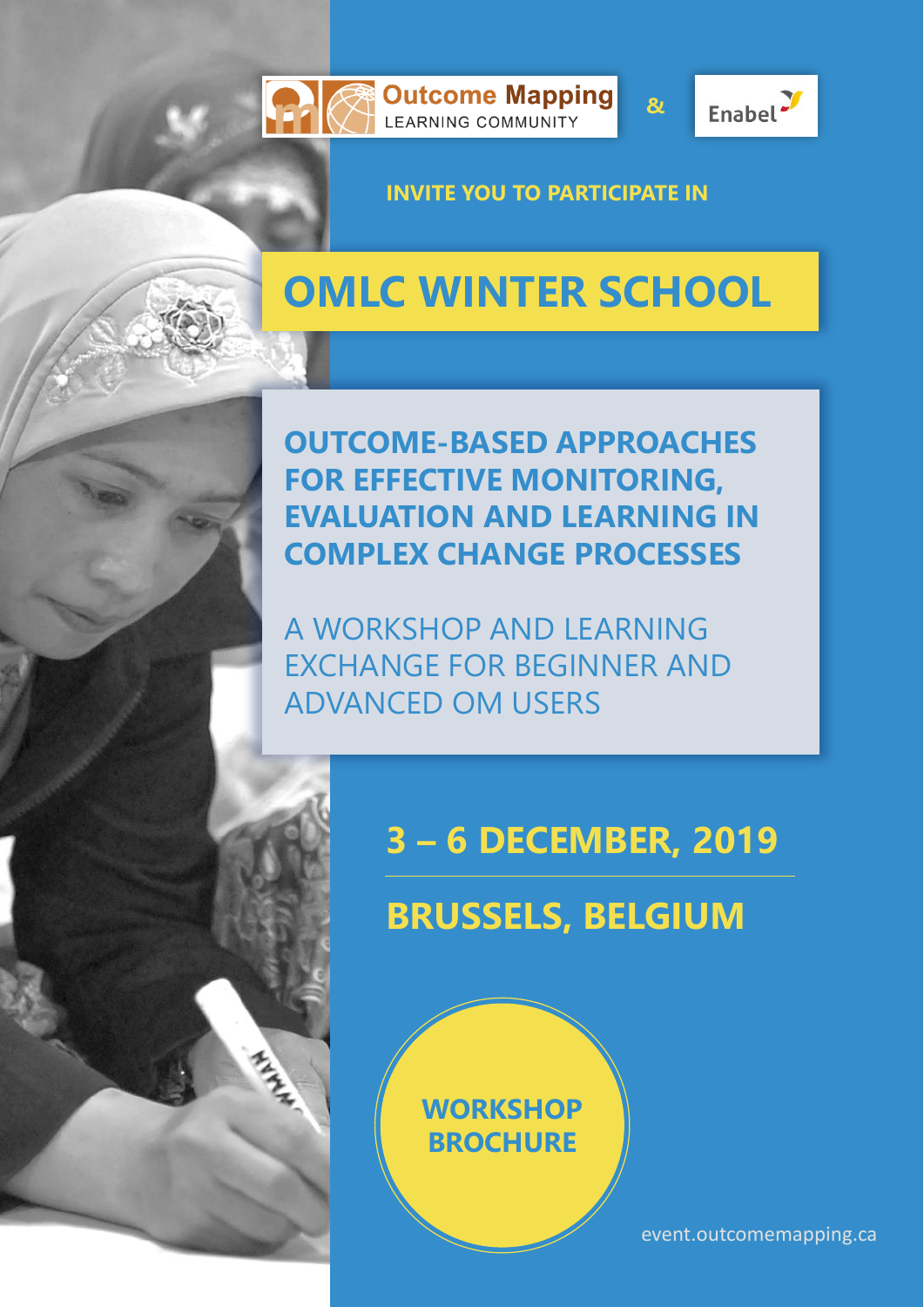

### **ABOUT THE EVENT**

his is an event for people who are looking for more than a quick fix to all of their M&E problems. It is an event for those who are interested in taking a deep dive into the principles and concepts that underpin Outcome Mapping (OM) and Outcome Harvesting (OH), which are beginning to see wider T

recognition in development cooperation; concepts such as complexity and systems thinking, adaptive management, actor-oriented planning, monitoring and evaluation.

Finally, it is an event for those who are interested in exploring how these concepts can shift the status quo of the way we work in the development sector, in part by using approaches such as OM and OH.



Almost 20 years after its creation, OM has been applied, adapted and combined with other approaches, and used by large and small

projects and organisations around the world as a way to recognise, consider and respond to complexity.

Join us for a series of guest speakers, stories of success and failure, hands-on exercises and debate and discussion on the fundamentals of OM and OH, a review of their key features, and advanced ways of using both of these approaches and set of tools. We welcome both experienced OM and OH users who want to learn from

others, pose issues for discussion and share their experiences, as well as newcomers to the approaches who are eager to make significant changes in the way they work.

What will you walk away with from this event?

- An understanding where OM and OH are situated within the broader spectrum of outcome approaches, adaptive management, systems and complexity thinking.
- An increased appreciation, new ideas and new skills for [further] incorporating outcome-based thinking and planning, monitoring and evaluation approaches in your project or programme design, monitoring and evaluation.
- A community of like-minded individuals and organisations that you can look to for support and further exchange of ideas.

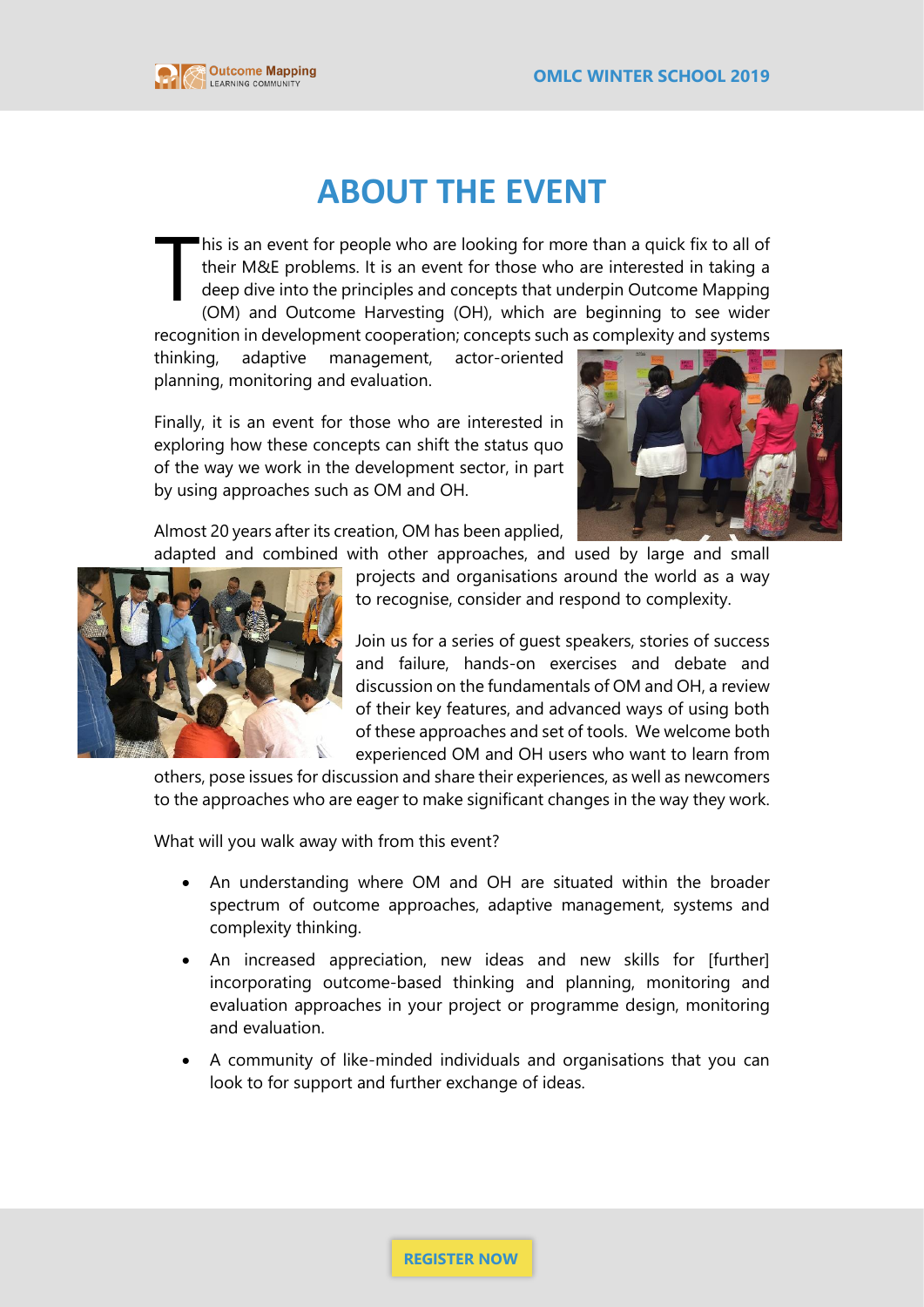

### **PROGRAMME OVERVIEW**

|                  | <b>DAY1</b>                                                                                                                                                    | DAY <sub>2</sub>                                                                                                                                                              | <b>DAY3</b>                                                                                                                               | DAY <sub>4</sub>                                                                                    |
|------------------|----------------------------------------------------------------------------------------------------------------------------------------------------------------|-------------------------------------------------------------------------------------------------------------------------------------------------------------------------------|-------------------------------------------------------------------------------------------------------------------------------------------|-----------------------------------------------------------------------------------------------------|
| <b>MORNING</b>   | Opening                                                                                                                                                        | <b>Exploring and</b><br>discussing<br>Outcome<br>Mapping through<br>real cases /<br>experiences and<br>practical<br>exercises: the 7<br>steps of the<br>Intentional<br>Design | <b>Using Outcome</b><br>Mapping as an<br>outcome-focused<br>approach for<br>monitoring /<br>developmental<br>evaluation                   | Outcome<br>Harvesting for<br>evaluation<br>continued.                                               |
|                  | Outcome-based<br>thinking: where<br>complexity,<br>systems, adaptive<br>management,                                                                            |                                                                                                                                                                               |                                                                                                                                           |                                                                                                     |
| <b>AFTERNOON</b> | actor-<br>centeredness play<br>real roles in<br>design and<br>assessment of<br>development<br>interventions, and<br>how specifically<br>OM can support<br>this |                                                                                                                                                                               | Using outcome-<br>focused<br>approaches for<br>evaluation: the six<br>steps of Outcome<br>Harvesting and<br>experiences from<br>the field | Connecting back<br>to outcome-<br>based thinking $-$<br>how OM and OH<br>can help shift<br>practice |

For details of the venue, registration and other logistical matters, please see the event website: [http://event.outcomemapping.ca](http://event.outcomemapping.ca/) or email: [brussels2019@outcomemapping.ca](mailto:brussels2019@outcomemapping.ca)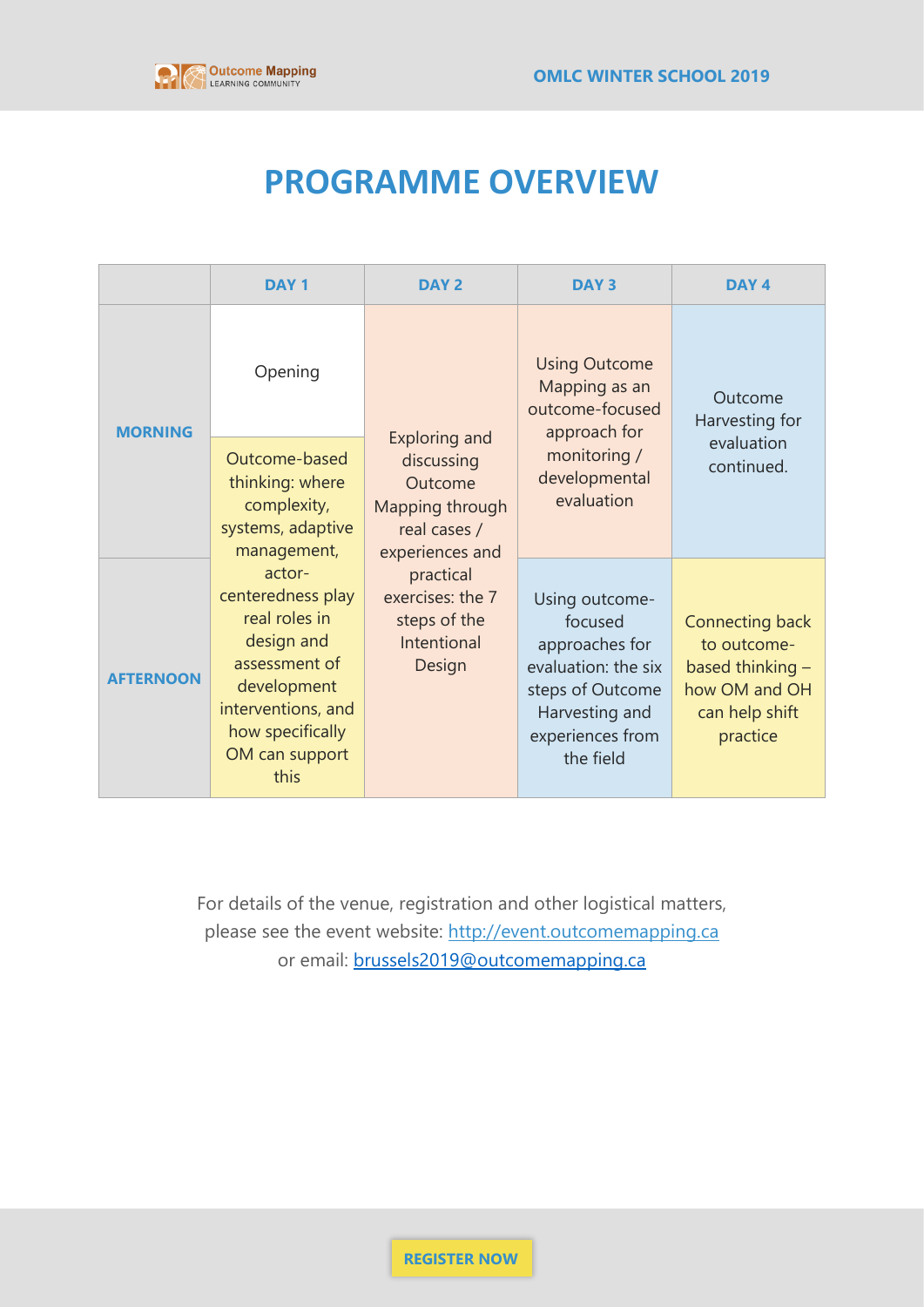

### **SESSION OVERVIEWS**

#### **A note on facilitation and how our sessions will be run**.

Participant voice, self-discovery and interaction will feature throughout the four days. Group exercises and individual reflection will guide learning. Participants should come to the event with clear learning objectives. While some PowerPoint / formal presentations will be used to clarify concepts and key steps, these will be limited to a few hours each day. The event will be run in English, however, facilitators have Dutch, French and Spanish speaking abilities, and will be able to assist participants in those languages as well.

#### **DAY 1: OUTCOME-BASED THINKING: DEVELOPMENT TO PUT HUMANS AT THE CENTRE**

**"What would it take to make the 'social' and in particular 'the human' truly central to development discourse and practice?"** *(Duncan Green, Poverty to Power, 6 ways to rethink aid for real, complex human beings)*

he first day of the workshop will challenge our notions of structures and language in the development sector and create space to discuss what people-centred approaches look like, which consider the depth and variety of individuals, groups and their interactions. We will explore concepts that are still on the fringe of the development sector, such as complexity and systems thinking, Adaptive Management, Developmental Evaluation, Thinking and Working Politically, Doing Development Differently and social learning. We'll unpack how the foundations, principles and tools of Outcome Mapping support these concepts in practical ways for project and programme design, monitoring and evaluation, and for utilisation and learning from M&E. Ultimately, we'll be learning how these help us understand who is contributing to change and how. T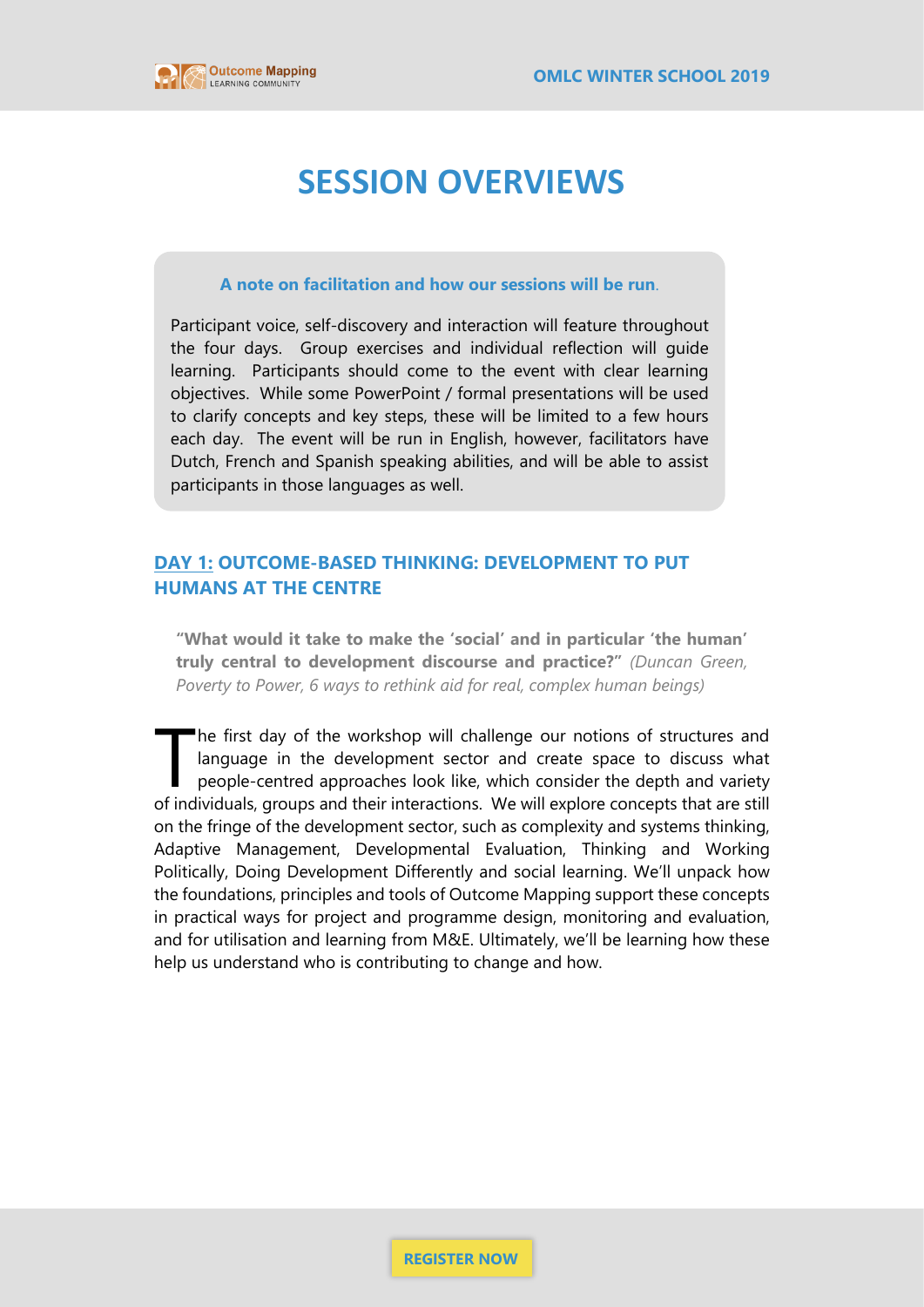

#### **DAY 2: OM TO HELP US DO DEVELOPMENT DIFFERENTLY**

ay 2 will further unpack and explore the structure of OM; for beginners, we will review the key steps and tools of the approach. For those who have already used OM, this will be your opportunity to learn from specific challenges and successes, and to share your own. We'll delve into case studies that explore a variety of topics related to the adaptation of OM for planning and monitoring with a focus on complexity; these include but are not limited to OM and the logframe, OM and gender equality, OM and the Theory of Change, OM and policy influence, OM and positive deviance, OM and appreciative inquiry. Beginner and advanced participants will be split accordingly for portions of the day. D

#### **DAY 3: OM & OH AND DEVELOPMENTAL EVALUATION**

ow to make your monitoring, evaluation and learning system work for complex contexts and programmes – to learn about them, and adapt and increase your relevance as a development programme or organisation? Day 3 will look at cases to understand a variety of nuanced data collection, analysis and sense-making systems using OM. This will include topics such as categorising Progress Markers, using tagging systems, customising various forms of synthesis and using methods for quantifying and visualising progress over time. This day will also introduce and delve into Outcome Harvesting, including real cases of application, challenges and successes of OH becoming a useful element of an overall monitoring, evaluation and learning practice.  $H$ 

#### **DAY 4: BRINGING OUTCOME-ORIENTED CONCEPTS AND TOOLS TO OUR WORK**

here will still be remaining exercises, case studies, group work to undertake related to OH as continuation from Day 3.

After nearly four days of new concepts for some, new ideas for others, and many questions, doubts and enthusiasm, we will create a meaningful space to reflect, propose and decompress, while thinking about where the next 10+ years will take us in the development sector and the relevance of concepts and design, monitoring and learning tools we have discussed here to emerging trends and priorities. T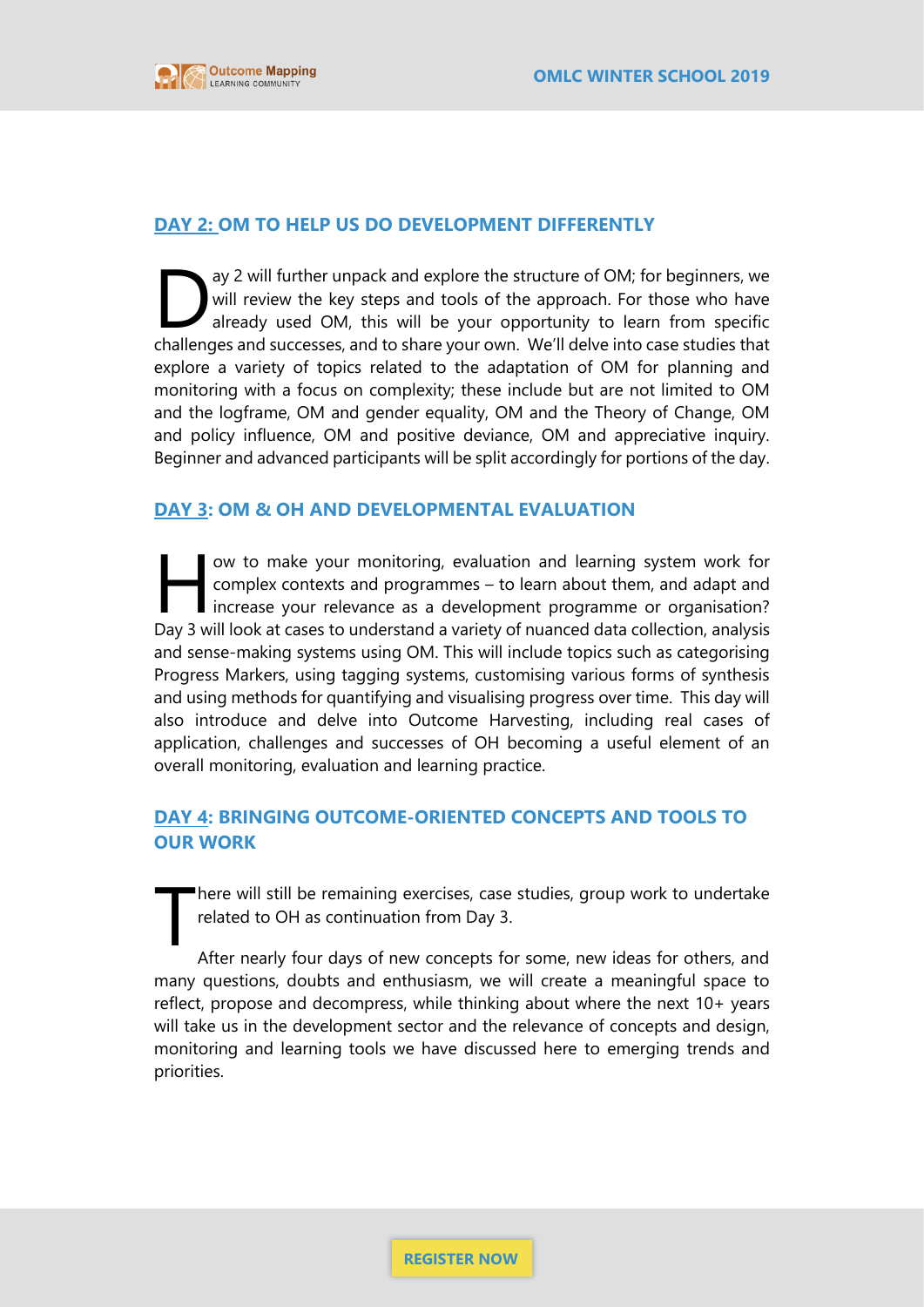

### **GUEST SPEAKER**



**Irene Guijt** leads Oxfam UK's Research Team, and her core areas of interest and expertise are complexity of systemic change for social justice, using sense making to inform action through evaluative thinking, monitoring and theory of change, and using actor's voice and narratives as evidence for influence on policy and practice. *Irene will be our keynote speaker on day 1 and lead rich discussion and debate throughout the first day.*

### **FACILITATION TEAM**



**Steff Deprez** is an independent consultant who has supported international development programmes for over 20 years around the globe. He provides technical and strategic guidance to organisations for the design of learning-oriented monitoring and evaluation systems for social change and sustainable development initiatives, particularly in the areas of value chain development and inclusive business, education, gender equality and women's empowerment. His work is inspired by the

principles of complexity thinking and practical actor-centred approaches. For over two decades he has specialized in Outcome Mapping, Outcome Harvesting and SenseMaker. He is a steward of the Outcome Mapping Learning Community, is an accredited SenseMaker Practitioner and licensed SenseMaker Designer.